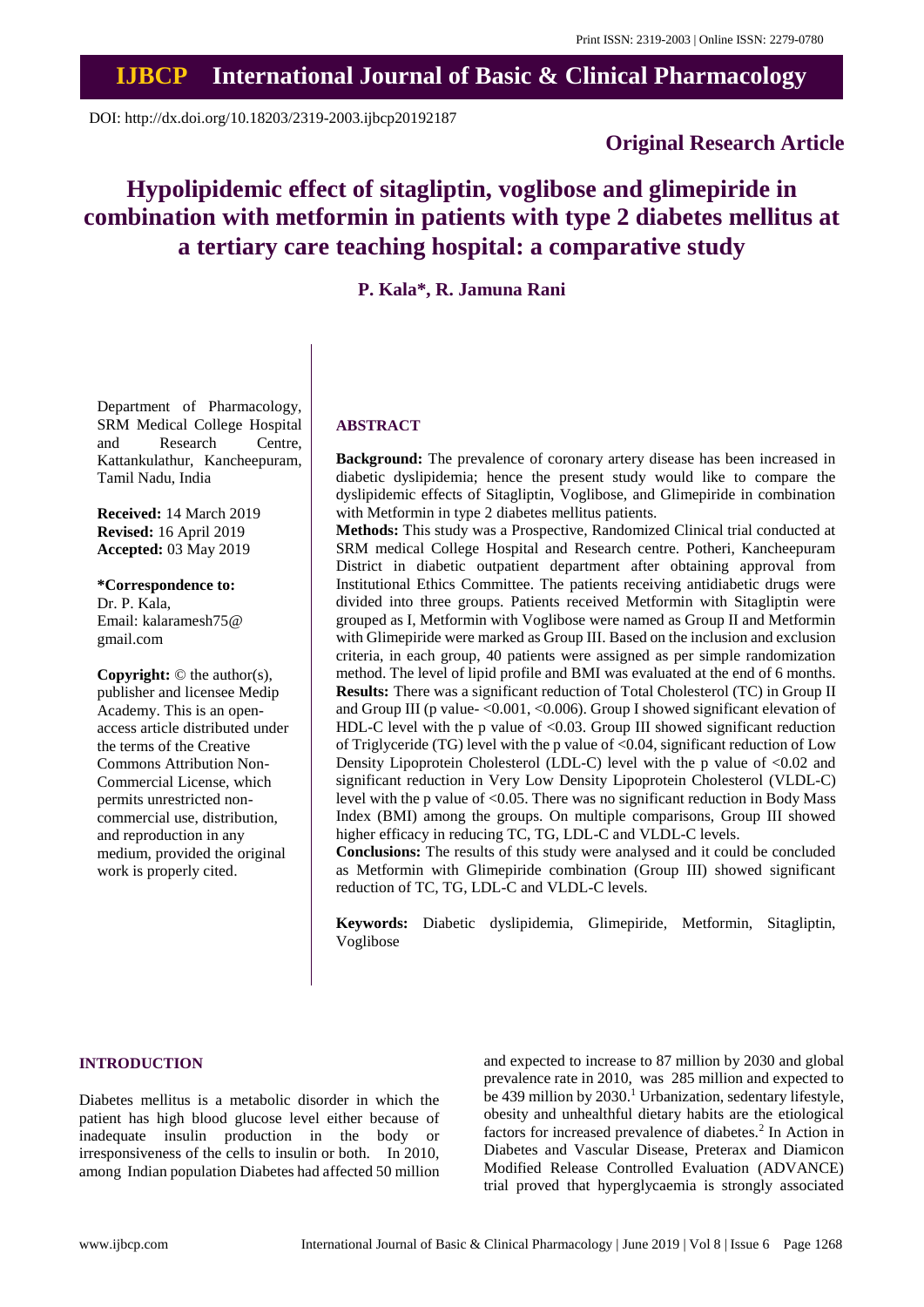with major macro and micro vascular complications.<sup>3</sup> The risk of dyslipidemia is also increasing in a diabetic population due to poor lifestyle habits. Dyslipidemia is one of the major risk factors for cardiovascular disease in diabetes which increases the mortality rate. The characteristic features of diabetic dyslipidemia are a high Triglyceride (TG), increased small dense Low Density Lipoprotein Cholesterol (LDL-C) and low High Density Lipoprotein Cholesterol (HDL-C).<sup>4</sup> Insulin resistance has prominent effects on lipoprotein size and particle concentrations for Very Low Density Lipoprotein Cholesterol (VLDL-C), LDL-C, and HDL-C.<sup>5,6</sup> Many studies have reported an association between small dense LDL-C with coronary artery disease (CAD). LDL-C is a predictive factor for coronary events, independent of other coronary disease risk factors.<sup>7,8</sup> Lowering LDL-C level is important for reducing the morbidity and mortality in cardiovascular disease. Insulin resistance is one of the cause for the development of Diabetic dyslipidemia.<sup>9</sup> The Framingham Heart Study documented that 13% of men and 24% of women with diabetes mellitus shown increased total plasma cholesterol levels when compared with 14% of men and 21% of women without diabetes mellitus.<sup>10</sup> The HDL-C Intervention Trial (HIT) reported that Gemfibrozil treatment was associated with a 22% reduction in the risk of CAD and a 25% reduction in the risk of stroke.<sup>11</sup> The Fenofibrate Intervention and Event Lowering in Diabetes (FIELD) study assessed the effects of Fenofibrate on coronary morbidity and mortality in diabetes mellitus but did not show a statistically considerable reduction in CAD related death.<sup>12</sup> The prevalence of coronary artery disease has been increased in diabetic dyslipidemia; hence the present study would like to compare the dyslipidemic effects of Sitagliptin, Voglibose, and Glimepiride in combination with Metformin in type 2 diabetes mellitus patients.

#### **METHODS**

#### *Source of data*

The present study was conducted at SRM medical College Hospital and Research centre. Potheri, Kancheepuram District in diabetic outpatient department. The study was approved by the Institutional Ethics Committee of SRM MCH and RC.

Period of study was from January 2013 to January 2014.

#### *Inclusion criteria*

- Patients with Type 2 Diabetes Mellitus
- Both male and female of age group 20-65 years
- HbA1c level 6.5% to 8.5%
- Patients with elevated lipid profile but not on hypolipidemic drugs

#### *Exclusion criteria*

• Type 1 Diabetes Mellitus

• Pregnant and lactating females

#### *Sample size calculation*

The sample size was estimated by using hypothesis testing for two means of FPG and PPG (equal variances) based on the previous studies with the accuracy considered was 1% as  $\alpha$  error, and power of 90% with sample size 40 was calculated in each group.

#### *Body Mass Index (BMI)*

BMI was calculated based on the formula for patients in all the three groups.

$$
BMI = \frac{Weight (kg)}{Height (m2)}
$$

#### *Study design*

The present study was a Prospective, Randomized Clinical trial and initiated after the approval of Institutional Ethics Committee. Written informed consent was obtained from the patients in English and local language. The patients receiving antidiabetic drugs were divided into three groups. Patients received Metformin with Sitagliptin were grouped as I, Metformin with Voglibose were named as Group II and Metformin with Glimepiride were marked as Group III (Table 1). Based on the inclusion and exclusion criteria, in each group, 40 patients were assigned as per simple randomization method. The level of lipid profile and BMI was evaluated at the end of 6 months.

#### **Table 1: Study groups.**

| Group     | <b>Drug</b>                               | <b>Frequency</b>                                  |
|-----------|-------------------------------------------|---------------------------------------------------|
| Group I   | Sitagliptin 50 mg and<br>Metformin 500 mg | Morning once<br>daily-after food                  |
| Group II  | Voglibose 0.2 mg and<br>Metformin 500 mg  | Morning once<br>daily-along with<br>food          |
| Group III | Glimepride 1 mg and<br>Metformin 500 mg   | Morning once<br>daily-half an hour<br>before food |

#### *Statistical methods*

Statistical analysis was done using the Statistical Package for the Social Sciences (SPSS) version 17. Results were presented as Mean±Standard Error Mean.

p value  $\leq 0.05$ , indicates - significant (95%), p value  $\leq 0.01$ , indicates- moderately significant  $(99\%)$ , p value <0.001, means- highly significant (99.9%). Paired Student T test was used to find the significance of study parameters in the three groups (Intra group analysis). Multiple comparisons were done in between groups at the end of the  $6<sup>th</sup>$  month using Analysis of variance (ANOVA).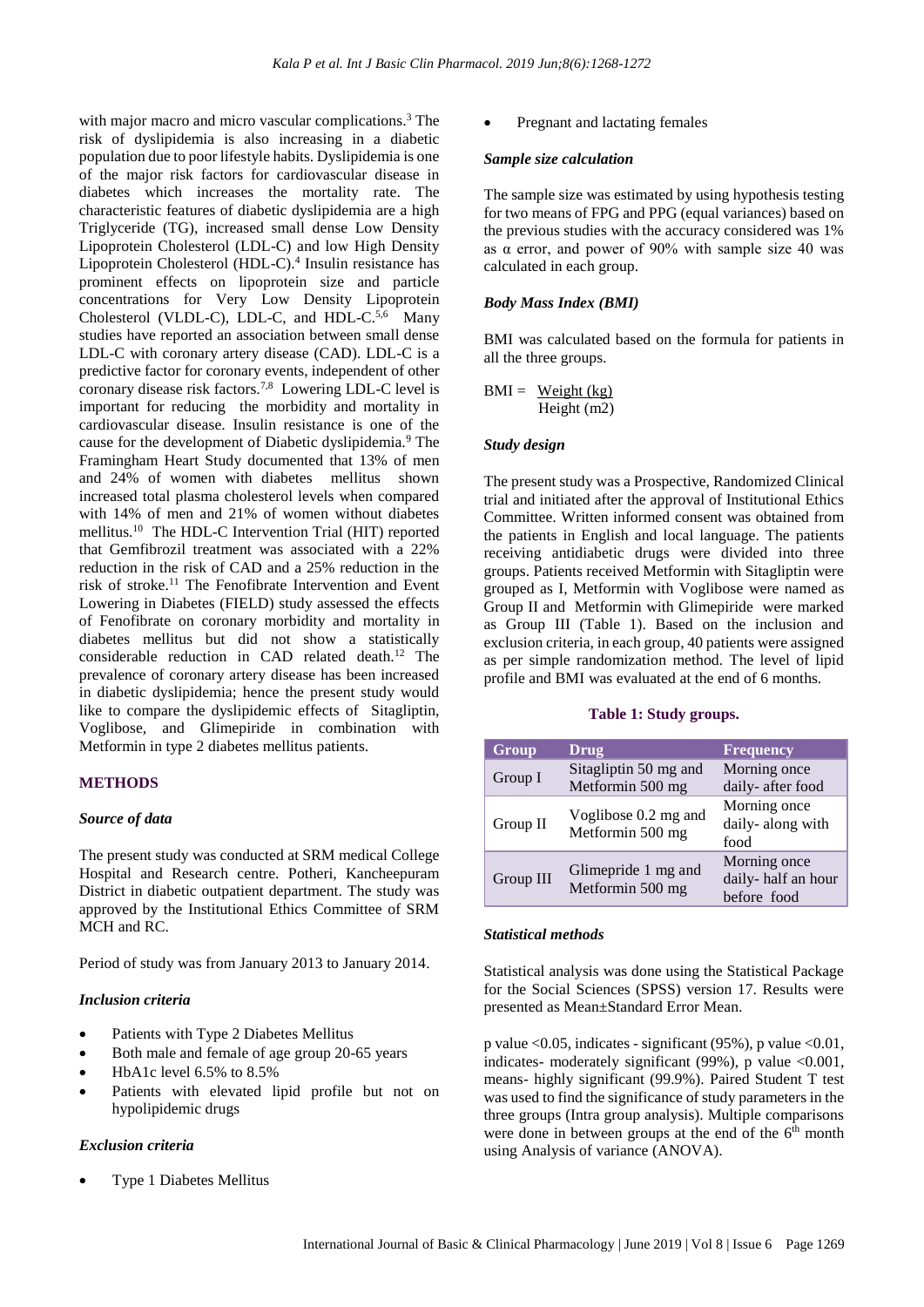#### **RESULTS**

The present study compared the hypolipidemic effects of Sitagliptin, Voglibose, and Glimepiride in combination with Metformin in type 2 diabetes mellitus patients. With reference to the impact of TC value with the three Groups, significant reduction was seen in Group II and III with p value of 0.001 and 0.006 respectively. There was increased level of HDL in Group I which had a p value of 0.039 and subsequently Group II and III did not show any remarkable changes. The level of TG were not reduced significantly in

Group I and II, but in Group III, a considerable reduction was seen with p value 0.043. LDL was significantly reduced in Group III with the p value 0.020, but no major change was observed in Group I and II. The level of VLDL was significantly reduced in Group III with the p value 0.052, but no changes was seen in Group I and II (Table 2). On multiple comparisons, Group III showed higher efficacy in reducing TC, TG, LDL-C and VLDL-C levels (Table 3). The effect on BMI in all groups were insignificant (Table 4).

|  |  | Table: 2. Comparison of lipid profile parameters in the three groups. |  |
|--|--|-----------------------------------------------------------------------|--|
|  |  |                                                                       |  |

|                                                      | <b>Total cholesterol</b><br>(mg/dl) |                   | HDL (mg/dl) |                  | <b>Triglyceride</b><br>(mg/dl) |          | <b>LDL</b><br>(mg/dl) |                    | VLDL (mg/dl) |                   |                   |          |                  |                   |          |
|------------------------------------------------------|-------------------------------------|-------------------|-------------|------------------|--------------------------------|----------|-----------------------|--------------------|--------------|-------------------|-------------------|----------|------------------|-------------------|----------|
| <b>Groups</b>                                        | treatment<br>Pre                    | treatment<br>Post | P value     | treatment<br>Pre | treatment<br>Post              | P value  | treatment<br>Pre      | treatment<br>Post  | P value      | treatment<br>Pre  | treatment<br>Post | P value  | treatment<br>Pre | treatment<br>Post | P value  |
| Group-I<br>Metformin with<br>Sitagliptin<br>$n=40$   | $172.1 \pm 7.32$                    | 156.00±12.75      | 0.088 NS    | $35.36 \pm 3.59$ | $51.55 \pm 6.33$               | $0.039*$ | 169.1±28.62           | $152.64 \pm 13.62$ | 0.530 NS     | $96.91 \pm 9.11$  | $93.00 + 12.90$   | 0.746 NS | $33.83 + 2.02$   | $31.54 \pm 1.49$  | 0.306 NS |
| Group-II<br>Metformin with<br>Voglibose<br>$n=40$    | $183.07 + 6.47$                     | 158.64±7.84       | 0.001#      | $37.93 \pm 1.12$ | $39.07 + 1.69$                 | 0.431NS  | 213.79±33.02          | $181.07 + 41.96$   | 0.172 NS     | $109.43 \pm 6.35$ | 93.50±8.04        | 0.076 NS | 42.76±1.89       | $38.98 \pm 1.15$  | 0.087 NS |
| Group-III<br>Metformin with<br>Glimepiride<br>$n=40$ | $170.82 \pm 10.31$                  | $120.36 + 9.163$  | 0.006#      | $38.80 \pm 1.33$ | $41.73 + 2.89$                 | 0.339NS  | $175.73 + 29.85$      | $104.18 \pm 10.29$ | $0.043*$     | $95.55 \pm 8.41$  | $60.55 \pm 7.67$  | $0.020*$ | $35.15 \pm 2.03$ | $26.46 + 0.92$    | $0.052*$ |

Data are expressed as Mean±Standard Error Mean. \* P value < 0.05, # P value <0.001, NS- Non Significant

#### **Table: 3. Multiple comparison of BMI and lipid profile parameters in the post treatment groups.**

| <b>Groups</b>                                          | <b>BMI</b>         | <b>TC</b>          | <b>HDL</b>       | <b>TG</b>           | <b>LDL</b>        | <b>VLDL</b>      |
|--------------------------------------------------------|--------------------|--------------------|------------------|---------------------|-------------------|------------------|
| Group-I<br>Metformin with<br>Sitagliptin<br>$n = 40$   | $26.433+0.721$     | $156.00 \pm 12.75$ | $51.55 \pm 6.33$ | $152.64 \pm 13.62$  | $93.00 \pm 12.90$ | $31.54 \pm 1.49$ |
| Group-II<br>Metformin with<br>Voglibose<br>$n = 40$    | $26.109 \pm 0.660$ | $158.64 \pm 7.84$  | $39.07 \pm 1.69$ | $181.07 + 41.96$    | $93.50 \pm 8.04$  | $38.98 \pm 1.15$ |
| Group-III<br>Metformin with<br>Glimepiride<br>$n = 40$ | $26.447 \pm 0.750$ | $120.36*+9.163$    | $41.73 \pm 2.89$ | $104.18* \pm 10.29$ | $60.55*+7.67$     | $26.46* + 0.92$  |

Data are expressed as Mean  $\pm$  Standard Error Mean. \*p value <0.05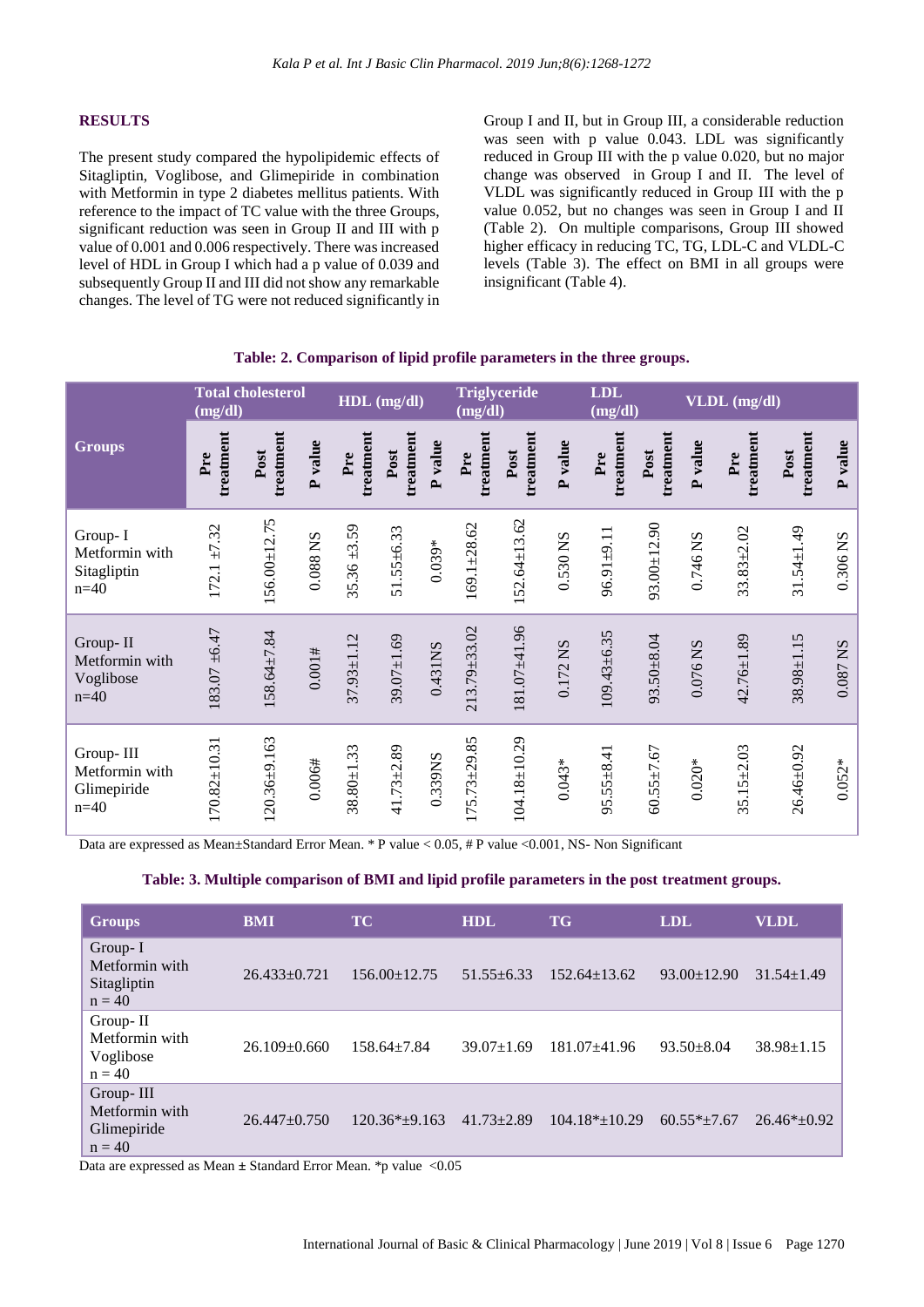#### **Table 4: Comparison body mass index in the three groups.**

|                                                        | <b>Body Mass Index</b> |                    |                   |  |  |  |  |
|--------------------------------------------------------|------------------------|--------------------|-------------------|--|--|--|--|
| <b>Groups</b>                                          | Pre<br>treatment       | Post<br>treatment  | P<br><b>Value</b> |  |  |  |  |
| Group-I<br>Metformin with<br>Sitagliptin<br>$n = 40$   | $26.724 + 0.681$       | $26.433+0.721$     | 0.119<br>NS       |  |  |  |  |
| Group-II<br>Metformin with<br>Voglibose<br>$n = 40$    | $26.334 \pm 0.657$     | $26.109 \pm 0.660$ | 0.089<br>NS.      |  |  |  |  |
| Group-III<br>Metformin with<br>Glimepiride n<br>$= 40$ | $26.601 + 0.763$       | $26.447 \pm 0.750$ | 0.229<br>NS       |  |  |  |  |

Data are expressed as Mean **±** Standard Error Mean. \*p value  $< 0.05$ 

#### **DISCUSSION**

Dyslipidemia is an important risk factor for the development of coronary artery disease in Type 2 Diabetes. Relationship between LDL-C and the incidence of cardiovascular events are similar in individuals with and without diabetes mellitus. Adequate control of diabetes will improve the dyslipidemia. In the present study, the subjects were not on hypolipidemic drugs but there was a reduction in the lipid levels after the anti-diabetic drugs. Takami K et al, observed that, there was a significant reduction of TC and TG by Voglibose.<sup>13</sup> Ingle PV et al, reported that, the combination treatment of Metformin with Glimepiride was more effective in improving lipid profile in Type 2 Diabetes than Metformin with Glibenclamide.<sup>14</sup> Najim HD et al, proved that, Metformin as monotherapy and combination with Glimepiride reduced TC, LDL-C with increase HDL-C level and nonsignificant reduction in TG levels.<sup>15</sup> Monami M et al, did a meta-analysis study and reported that DPP-4 inhibitors, Acarbose and Pioglitazone seem to have a more favourable effect on the lipid profile than sulfonylureas.<sup>16</sup> In the present study, there was a significant reduction in the TC of Group II and Group III (p value- $\langle 0.001, \langle 0.006 \rangle$ , but Group I did not show any significant reduction (Table 2). Shigematsu et al, described that, Sitagliptin increases HDL-C level.<sup>17</sup> Najim HD et al, reported that, Glimepiride with Metformin increases the HDL-C level.<sup>15</sup> In the present study, the Group I showed significant elevation of HDL-C level with the p value of  $< 0.03$  but the effect on HDL-C of other two groups were insignificant (Table 2). Hadeel Delman Najim et al. reported that, Glimepiride with Metformin showed reduction of TG level which was statistically insignificant.<sup>15</sup> Kazuya Shinozaki et al, stated that, Voglibose showed a significant reduction of TG even in non-diabetic individuals.<sup>18</sup> The reduction in TC and TG by Voglibose and reduced glycemic excursions were noted by Kazunari Matsumoto, MD et al.<sup>19</sup> In the present study, Group III showed significant reduction of TG level with the p value of  $< 0.04$  but in Group I and II reduction of TG were insignificant (Table2). Najim HD et al, found that, Glimepiride with Metformin reduced the LDL-C level.<sup>15</sup> In the present study, Group III showed significant reduction of LDL-C level with the p value of <0.02. Najim HD et al, reported that Glimepiride with Metformin showed insignificant changes in VLDL-C levels.<sup>15</sup> In the present study, Group III showed significant reduction of VLDL-C level with the p value of  $< 0.05$ . The remaining two groups did not show any significant reduction . There was higher efficacy seen in Group III in the reduction of TC, TG, LDL-C and VLDL levels on multiple comparisons (Table 3). In a Korean study by Jung SH et al, Voglibose showed effective weight reduction when compared with Glimepiride.<sup>20</sup> Negishi M et al, described in their study that Voglibose prevented increase in body weight, which was induced by Pioglitazone in Type 2 Diabetes patients.<sup>21</sup> Similarly, in this study, there was a minimal BMI reduction seen in Metformin with Voglibose (Group II) among the three groups with the p value  $<0.08$ . But it was not statistically significant (Table 4).

#### **CONCLUSION**

The relationship between diabetes and dyslipidemia is still not clearly understood. The prevalence of cardiovascular disease has been increasing in diabetes. Adequate control of diabetes mellitus will improve the dyslipidemia and its complications. So, the role of the treating physician should have the knowledge to choose the oral hypoglycemic agent having the dyslipidemic effects too. The results of the present study were analysed and it could be concluded as Metformin with Glimepiride combination (Group III) showed significant reduction of TC, TG, LDL-C and VLDL-C levels.

#### **ACKNOWLEDGEMENTS**

Authors would like to express their deepest gratitude and sincere thanks to all the participants included in this study.

*Funding: No funding sources Conflict of interest: None declared Ethical approval: The study was approved by the Institutional Ethics Committee*

#### **REFERENCES**

- 1. Unwin N, Whiting D, Gan D, Jacqmain O, Ghyoot G. International Diabetic Federation. IDF Diabetes Atlas. 4th Ed. 2009:12.
- 2. Thankappan KR, Shah B, Mathur P, Sarma PS, Srinivas G, Mini GK, et al. Risk factor profile for chronic non-communicable diseases- Results of a community based study in Kerala, India. Indian J Med Res. 2010;131:53-63.
- 3. Zoungas S, Patel A, Chalmers J, de Galan BE, Li Q, Billot L, et al. Severe hypoglycemia and risks of vascular events and death. N Engl J Med. 2010;363(15):1410-8.